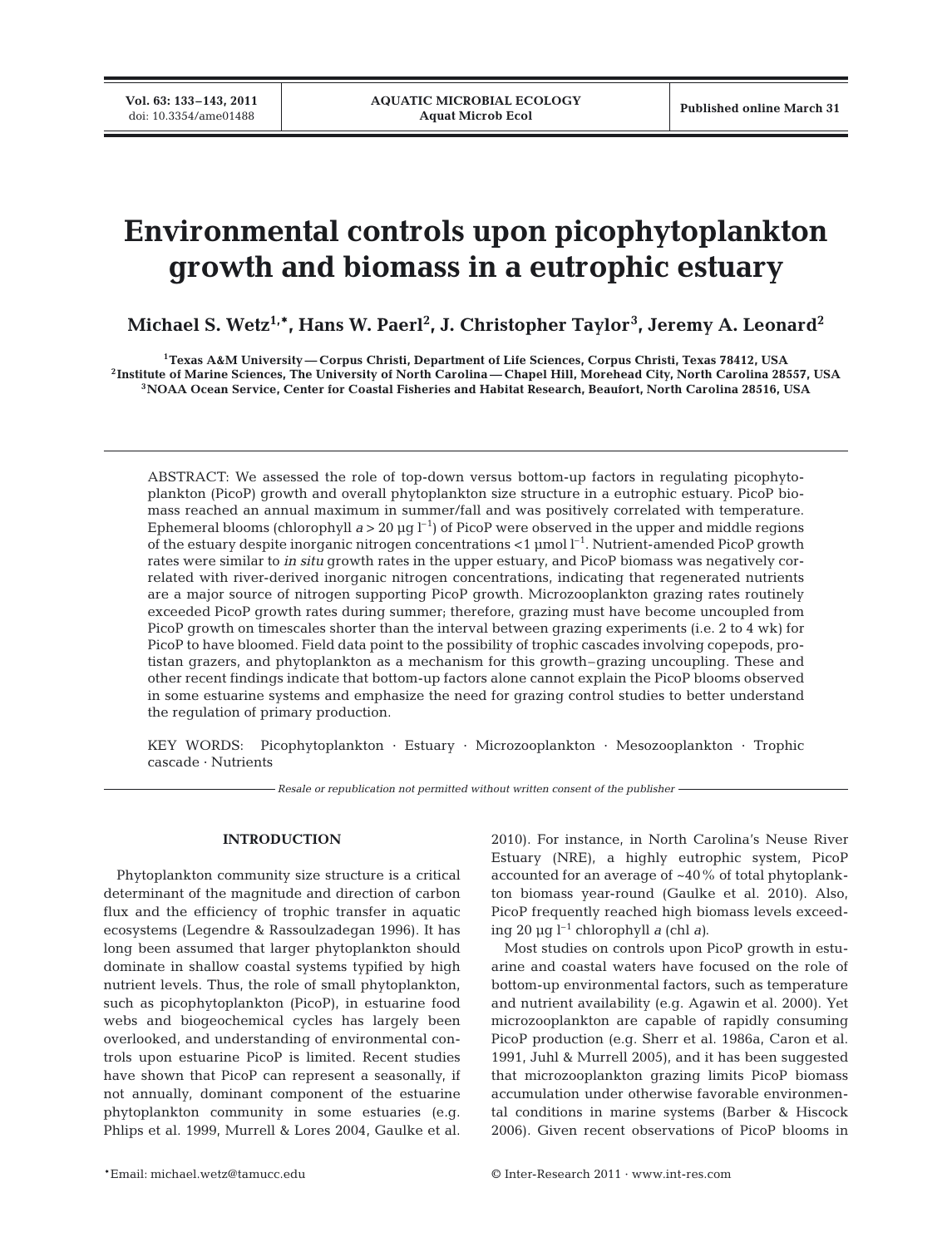estuaries, however (e.g. Phlips et al. 1999, Gaulke et al. 2010), microzooplankton grazing obviously does not always prevent net PicoP biomass accumulation. One possibility is that trophic cascades create opportunities for net PicoP population growth through ephemeral reductions in grazers of the PicoP (e.g. Liu & Dagg 2003, Jing et al. 2010). Studies of this phenomenon in coastal waters have yielded conflicting results regarding the ability of trophic cascades, operating at the zooplankton to microzooplankton level, to influence phytoplankton population growth, especially that of small phytoplankton (e.g. Sipura et al. 2003, Bouvy et al. 2006, Jing et al. 2010). Nonetheless, it is clear that the role of top-down factors such as grazing must be considered along with bottom-up factors in order to better understand PicoP population dynamics.

One could argue that because the role of PicoP in estuarine food webs and the overall effects of grazing have largely been ignored, our fundamental understanding of factors that shape coastal phytoplankton size structure is incomplete. Estuaries and coastal waters worldwide will continue to experience human modification of nutrient loadings and trophic structure for the foreseeable future (Kennish 2002, Bricker et al. 2008), and superimposed on these changes will be a predicted long-term warming of coastal waters that may promote cyanobacterial PicoP dominance (Li & Harrison 2008). In order to understand why PicoP bloom in some estuaries, and to better predict how PicoP and overall phytoplankton community size structure will respond to impending environmental changes, it is important to first understand what controls estuarine PicoP growth and phytoplankton size

structure. A complementary paper (Gaulke et al. 2010) describes the spatial–temporal distribution of PicoP biomass and productivity on an annual basis in the NRE, emphasizing the role of bottom-up factors. Here, field and experimental data were used to assess the role of top-down versus bottom-up factors in regulating PicoP growth and overall phytoplankton size structure on a seasonal basis in the NRE.

# **MATERIALS AND METHODS**

**Study site.** North Carolina's NRE is a shallow (2.2 m average depth), microtidal estuary. Residence time is relatively long (several weeks to months), ensuring that nutrients entering the system are effectively utilized and retained (Paerl et al. 1998). Over the last 4 decades, the NRE's 16 000 km<sup>2</sup> watershed has undergone rapid urban and agricultural development, which has contributed to a steep increase in point and nonpoint sources of nitrogen (N) and phosphorus (P) (Stow et al. 2001).

**Sample collection.** Since 1994, the NRE Modeling and Monitoring Program (ModMon, www.unc. edu/ ims/neuse/modmon/) has generated a continuous dataset aimed at assessing water quality trends within the estuary. In the present study, 4 ModMon stations spanning the NRE salinity gradient were selected for hydrographic and nutrient measurements, sizefractionated chl *a*, and ciliate and mesozooplankton abundance determinations (Fig. 1). Field sampling efforts were conducted biweekly to monthly from June 2007 to September 2008. Grazing experiments were



Fig. 1. Neuse River Estuary, North Carolina, USA, indicating the location of 4 stations (30, 70, 120, 180) from the present study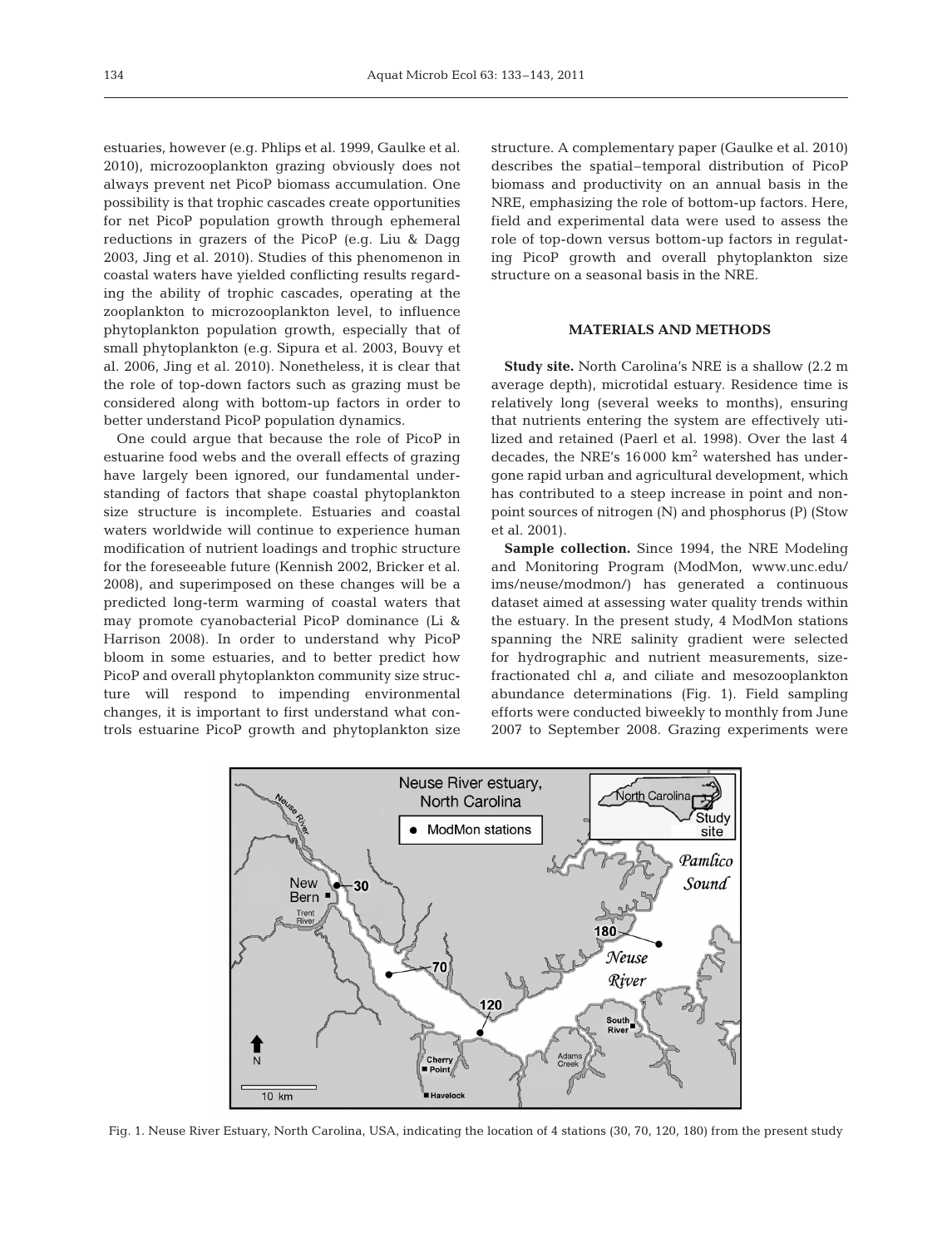conducted using surface water collected at Stns 70 and 180 on 4 dates in the summer of 2008. Samples for discrete measurements or grazing experiments were collected in 1 or 20 l polyethylene containers, respectively, and stored in coolers for transport to a local field laboratory.

**Field measurements.** At each field site, a YSI sonde was deployed to measure water column temperature and salinity. Size-fractionated chl *a* was determined from subsamples of water collected at each location. After gentle mixing, duplicate 50 ml subsamples were vacuum filtered (<150 mm Hg) onto Whatman GF/F filters (0.7 µm nominal porosity) for determination of total chl *a*. Then, the <3 µm chl *a* fraction (i.e. PicoP plus nanoplankton between 2 and 3 µm; hereafter PicoP) was determined by subtracting chl *a* collected on 3.0 µm porosity polycarbonate membrane filters from the total (i.e. GF/F) chl *a*. Glass fiber and membrane filters were homogenized, extracted overnight in 90% acetone, and analyzed according to EPA Method 445.0 without acidification using a Turner Designs TD-700 fluorometer. Dissolved inorganic nitrogen (DIN; sum of nitrate, nitrite, ammonium) concentrations were determined using a Lachat QuikChem 8000 flow injection autoanalyzer. Ciliate abundances (from field and experimental samples) were determined from samples preserved immediately upon collection with 2% acidified Lugol's solution. In the case of field samples, ciliates were enumerated via the Utermöhl (1958) settling method within 24 h of collection. Experimental samples were analyzed within 1 mo of collection. Reported here are the combined abundances of oligotrich and unidentified naked ciliates. We recognize that heterotrophic nanoflagellates (HNAN) and heterotrophic dinoflagellates can also be significant consumers of PicoP production (e.g. Caron et al. 1991, Strom 1991), but, due to time and monetary constraints, we had to limit our efforts to the enumeration of ciliates. Samples for mesozooplankton abundance counts were collected via a submersible diaphragm pump at 0.5 m from the surface and 0.5 m from the bottom. Mesozooplankton were sampled from each station and depth by filtering water through a 65 µm mesh zooplankton net. Organisms were transferred to 100 ml bottles, fixed with 3% buffered formalin, and stored in the dark until further analysis in the laboratory. Mesozooplankton were enumerated and identified using a Leica Zoom 2000 dissecting microscope equipped with a rotating counting wheel.

**Grazing experiments.** Phytoplankton growth rates and microzooplankton grazing rates were determined using a modification of the dilution method (Landry & Hassett 1982). For each experiment, 5 dilution treatments were prepared in duplicate; 5% whole water, 10% whole water, 33% whole water, 100% whole water (without nutrients added), and 100% whole water (with nutrients added). Site water was flushed through sterile filter capsules (0.2 µm pore size), and the filtrate was mixed with unfiltered site water to make the dilutions noted above. During summer, NRE phytoplankton productivity peaks despite inorganic nutrient concentrations that are typically at or below detection limits (Paerl et al. 1998, Twomey et al. 2005). So as to not expose the ambient phytoplankton community with unnaturally high nutrient concentrations, we chose not to add the large quantities of nutrients as is sometimes done in dilution experiments (Andersen et al. 1991). Instead, each of the diluted treatments and 1 set of 100% whole water samples were amended with 4 µmol  $l^{-1}$  NH<sub>4</sub>Cl and 0.7 µmol  $l^{-1}$  KH<sub>2</sub>PO<sub>4</sub>. The target DIN:DIP addition (~6:1) is typical of NRE surface waters during summer, when N strongly limits productivity (Rudek et al. 1991, Piehler et al. 2002). Water from each treatment was incubated in duplicate 1 l transparent Cubitainers (filled to capacity to eliminate headspace) and incubated for 24 h in an outdoor pond that is continuously flushed with water from adjacent Bogue Sound, thereby approximating *in situ* temperature and surface light conditions. Samples were collected at 0 and 24 h for ciliate abundance and sizefractionated (<3 µm, >3 µm) chl *a* determination. Phytoplankton nutrient-amended growth rates and microzooplankton grazing rates were calculated according to Landry & Hassett (1982) when linear phytoplankton growth responses were detected or according to Moigis & Gocke (2003) when non-linear responses were detected. The *in situ* (i.e. nutrient limited) phytoplankton growth rate was calculated by adding the apparent phytoplankton growth rate from unamended whole water treatments to the microzooplankton grazing rate. In addition to calculating growth and grazing rates by using the dilution fraction as the independent variable, these rates were also calculated by substituting the geometric mean ciliate abundance for the dilution fraction (e.g. First et al. 2007). This was done to determine if potential microzooplankton growth/mortality during dilution experiments affected rate measurements (e.g. Dolan et al. 2000), using ciliates as a proxy for microzooplankton. Techniques proposed by Redden et al. (2002) were used to estimate chl *a* levels at which microzooplankton grazing became saturated.

## **RESULTS**

#### **Abiotic environmental parameters**

Temperature varied seasonally in the NRE, ranging from a low of 9.7°C in winter to a high of 31.7°C in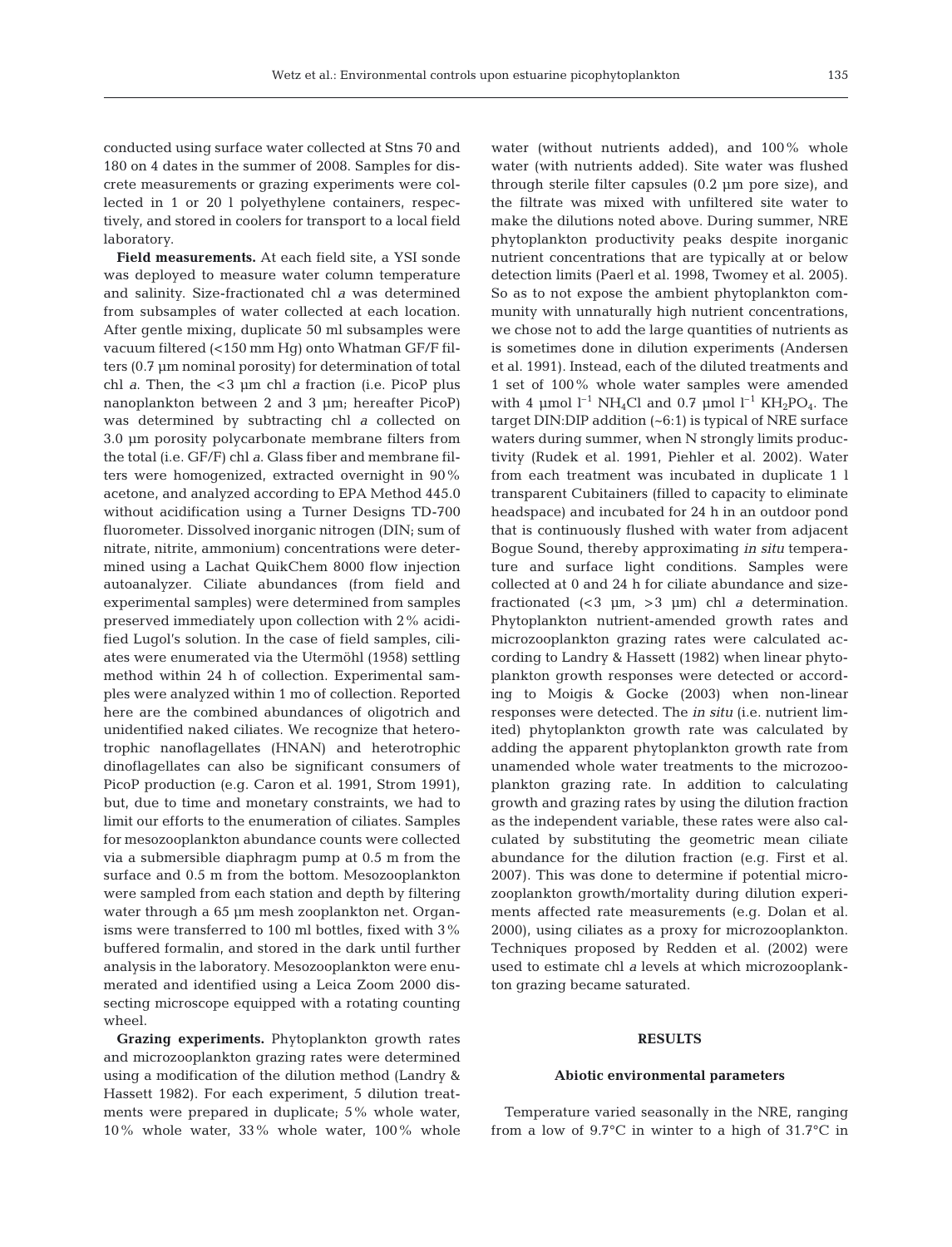

Fig. 2. (A) Temperature, (B) salinity, and (C) dissolved inorganic nitrogen (DIN) at Stns 30  $(\diamond)$ , 70  $(\square)$ , 120  $(\triangle)$ , and 180 (O) over the course of the present study. Note that some data for Stn 180 are missing due to a lack of sample collection resulting from poor weather conditions

summer (Fig. 2A). The average surface temperature varied little between stations (Fig. 2A). Surface salinity was consistently lowest at Stn 30 and always increased with distance downstream (Fig. 2B). Persistent drought conditions from July 2007 to February 2008 resulted in lower Neuse River freshwater discharge and relatively high salinities upstream (Fig. 2B). By spring 2008, rainfall increased and salinity sharply decreased throughout the estuary (Fig. 2B). However, moderate drought conditions returned through fall 2008, resulting in elevated salinities (Fig. 2B). DIN concentrations tended to be highest at Stn 30 and decreased in a downstream direction (Fig. 2C). During summer, when PicoP biomass was maximal in the system, surface DIN concentrations were generally 1  $\mu$ mol l<sup>-1</sup> or less (Fig. 2C).

# **Spatial-temporal distribution of phytoplankton, ciliates, and mesozooplankton**

During summer/fall of 2007, highest chl *a* levels were predominantly found at Stn 30 (Fig. 3). Persistent blooms (chl  $a > 20 \mu g l^{-1}$ ) of PicoP and >3  $\mu$ m phytoplankton were observed at Stn 30 through late fall (Fig. 3A). Further downstream, ephemeral blooms of PicoP (Stn 120) and > 3 µm phytoplankton (Stns 70 and 120) were also noted during summer 2007. Although phytoplankton biomass was generally lowest during winter throughout the estuary, sizeable late winter (February and March 2008) blooms of >3 µm phytoplankton (Stns 70 and 120) and PicoP (Stn 120) were observed (Fig. 3). In general, the annual PicoP biomass accumulation appeared to begin between mid-March and early May, depending on location in the estuary (Fig. 3). The exception was at Stn 30, where high river discharge left surface waters completely fresh through late May 2008—conditions not suitable for brackish PicoP (Figs. 2B & 3A). After river discharge increased between January and March 2008 and the estuary sub sequently freshened, the zone of elevated PicoP and >3 µm phytoplankton biomass spread downstream (Fig. 3A–C). During 2008, PicoP biomass was persistently high in summer/fall at Stns 30 to 120 (Fig. 3; see also Gaulke et al. 2010), and PicoP blooms were noted at Stns 30 and 70, while blooms of >3 µm phytoplankton occurred from spring through fall at Stns 30 to 120 (Fig. 3).

Relatively high ciliate abundances were observed at Stn 30 during summer/mid-fall 2007, decreasing downstream in the estuary (Fig. 4). Ciliate abundances began to decline in mid-fall, reaching an annual minimum in winter (Fig. 4). During spring, the largest net increase in ciliate abundances occurred towards the end of May at the 2 uppermost stations (30, 70), when abundances increased from 2 to  $9 \times 10^3$  to 55 to  $164 \times 10^3$  cells l –1 (Fig. 4A,B). Within 2 wk of reaching peak abundance in late May, ciliate abundances declined rapidly. Further downstream at Stns 120 and 180, a large net increase in ciliate abundance occurred earlier than at the upper stations, this time in mid-April and reaching 76 to 89 ×  $10<sup>3</sup>$  cells  $l<sup>-1</sup>$  (Fig. 4C,D). At the upper 2 stations, ciliate abundances were elevated from spring through early fall of 2008, although they were quite variable on the timescale (biweekly) of field sampling efforts (Fig. 4A,B). At the downstream stations, maximum ciliate abundances were found during spring and were relatively low during summer, except for a small net increase at Stn 120 in late summer (Fig. 4C,D).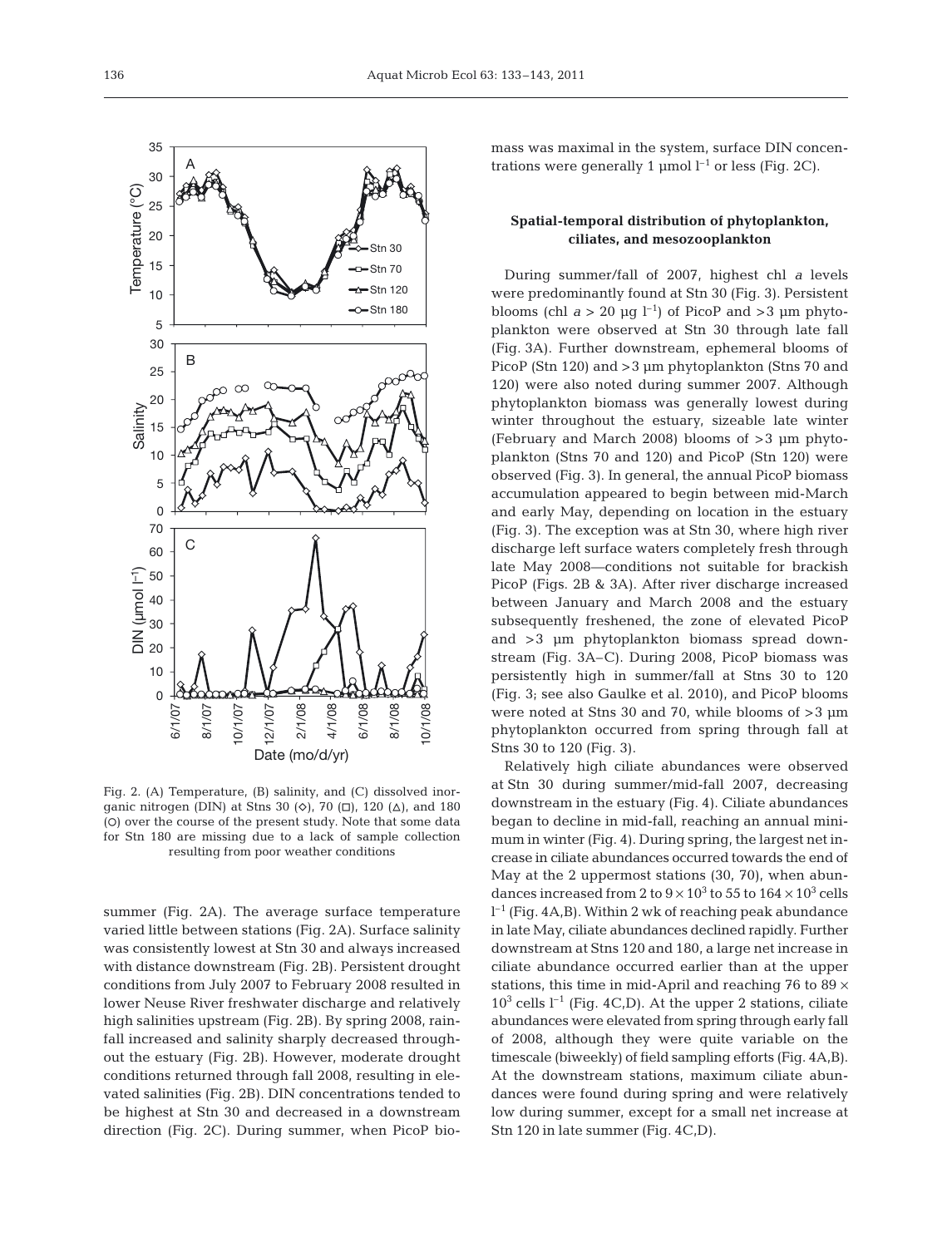

Fig. 3. Levels of the <3 µm chlorophyll *a* (chl *a)* and >3 µm chl *a* size fractions at (A) Stns 30, (B) 70, (C) 120, and (D) 180 over the course of the present study. Note that some data for Stn 180 are missing due to a lack of sample collection resulting from poor weather conditions

Mesozooplankton were not prevalent during the winter months (Fig. 4). During spring, copepod nauplii were the most abundant zooplankters in the system, averaging from 4 to 21 ind.  $l^{-1}$ (Fig. 4). In summer through fall of both 2007 and 2008, maximum mesozooplankton abundances tended to be found in the lower NRE, at Stns 120 to 180, possibly due to its optimal salinity regime (Fig. 4; Leonard et al. unpubl. data). The copepod *Acartia* sp. and copepod nauplii dominated the mesozooplankton community in terms of abundance during summer. At Stns 120 and 180, copepods averaged from 16 to 45 ind.  $l^{-1}$  in summer 2007 and from 6 to 11 ind.  $l^{-1}$  at those stations in summer 2008 (Fig. 4). Copepod abundances were  $<$ 1 ind. l<sup>-1</sup> during both summers at Stn 30 (Fig. 4) and were intermediate between the 2 estuarine regions at Stn 70. At Stns 120 and 180, nauplii averaged from 32 to 91 ind.  $l^{-1}$  during summer 2007 and from 13 to 16 ind.  $l^{-1}$  during summer 2008 (Fig. 4). Nauplii abundances were from 2 to 5 ind.  $l^{-1}$  during both summers at Stn 30  $(Fiq. 4)$  and were intermediate between the 2 estuarine regions at Stn 70.

Total chl *a* was positively correlated with water temperature (Spearman's rank correlation:  $r_S = 0.31$ ,  $p < 0.01$ ) and ciliate abundance  $(r<sub>S</sub> = 0.30, p < 0.01)$  and negatively correlated with salinity  $(r<sub>S</sub> = -0.26, p = 0.01)$ and copepod abundance  $(r<sub>S</sub> = -0.22, p =$ 0.04) (Table 1). The >3 µm chl *a* fraction was positively correlated with ciliate abundance  $(r<sub>S</sub> = 0.25, p = 0.01)$  and negatively correlated with salinity ( $r_S = -0.26$ ,  $p = 0.01$ ) and copepod abundance  $(r<sub>S</sub> = -0.32, p < 0.01)$ (Table 1). The <3 µm chl *a* fraction was positively correlated with temperature  $(r<sub>S</sub> =$ 0.51,  $p < 0.001$ ) and ciliate abundance  $(r<sub>S</sub> =$ 0.27, p < 0.01) and negatively correlated with DIN concentration  $(r<sub>S</sub> = -0.21, p = 0.04)$ (Table 1). The >3 µm chl *a* and <3 µm chl *a* fractions were positively correlated  $(r_S =$ 0.47, p < 0.001), but the percentage of chl *a* in the <3 µm size fraction was negatively correlated with total chl  $a$  ( $r_S = -0.25$ ,  $p =$ 0.02) (Table 1). Ciliate abundances were negatively correlated with salinity  $(r<sub>S</sub> =$ 



Fig. 4. Ciliate and mesozooplankton abundances at (A) Stns 30, (B) 70, (C) 120, and (D) 180 over the course of the present study. Note that some data for Stn 180 are missing due to a lack of sample collection resulting from poor weather conditions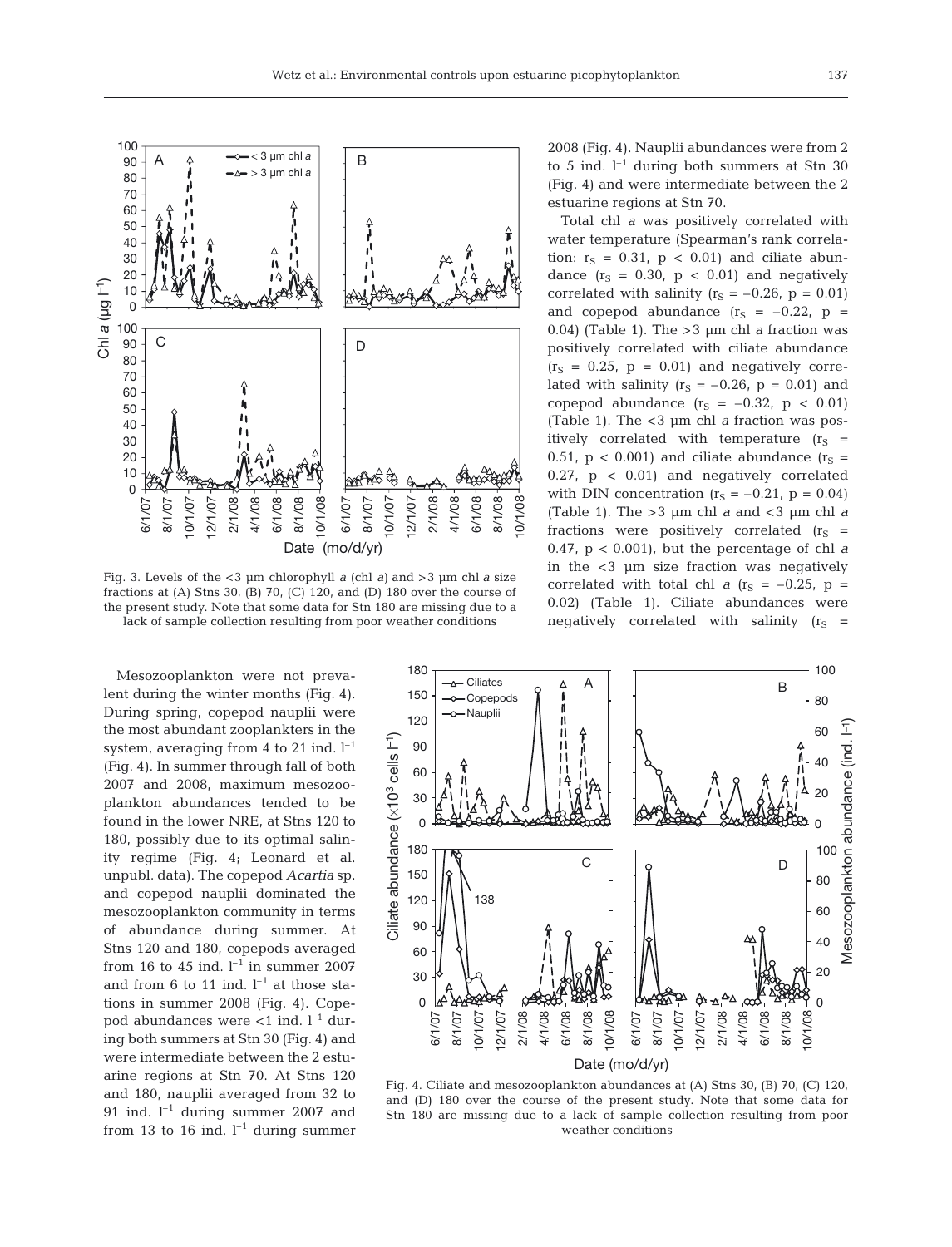| Table 1. Results from Spearman rank sum correlation analysis of ciliate abundance and size-fractionated phytoplankton biomass                  |
|------------------------------------------------------------------------------------------------------------------------------------------------|
| (estimated by chlorophyll a [ch] a]) and percentage of total ch] a in the $\lt 3$ µm size fraction. Data are from Stns 30, 70, 120, and        |
| 180 from 12 June 2007 to 29 September 2008. <b>Bold</b> values indicate statistically significant ( $p < 0.05$ ) relationships. DIN: dissolved |
| inorganic nitrogen; $r_s$ : Spearman's correlation coefficient; p: significance of the correlation; N: number of samples                       |

|                    | Temp.<br>$(^{\circ}C)$ | Salinity | <b>DIN</b> | Ciliates | Total<br>chl a | $>3 \mu m$<br>chl a | $<$ 3 µm<br>chl a | $<$ 3 µm<br>chl $a\left(\% \right)$ | Copepods | Nauplii  |
|--------------------|------------------------|----------|------------|----------|----------------|---------------------|-------------------|-------------------------------------|----------|----------|
| <b>Ciliates</b>    |                        |          |            |          |                |                     |                   |                                     |          |          |
| $r_S$              | 0.174                  | $-0.237$ | $-0.009$   |          | 0.301          | 0.253               | 0.271             | $-0.087$                            | $-0.151$ | $-0.215$ |
| p                  | 0.088                  | 0.019    | 0.929      |          | 0.003          | 0.013               | 0.007             | 0.397                               | 0.168    | 0.049    |
| N                  | 97                     | 97       | 97         |          | 97             | 97                  | 97                | 97                                  | 85       | 85       |
| Total chl a        |                        |          |            |          |                |                     |                   |                                     |          |          |
| $r_S$              | 0.306                  | $-0.262$ | $-0.116$   | 0.301    |                | 0.934               | 0.693             | $-0.245$                            | $-0.223$ | $-0.094$ |
| p                  | 0.002                  | 0.010    | 0.259      | 0.003    |                | 0.000               | 0.000             | 0.016                               | 0.041    | 0.390    |
| N                  | 97                     | 97       | 97         | 97       |                | 97                  | 97                | 97                                  | 85       | 85       |
| $>3 \mu m$ chl a   |                        |          |            |          |                |                     |                   |                                     |          |          |
| $r_S$              | 0.145                  | $-0.259$ | $-0.024$   | 0.253    | 0.934          |                     | 0.474             |                                     | $-0.317$ | $-0.159$ |
| p                  | 0.156                  | 0.010    | 0.814      | 0.013    | 0.000          |                     | 0.000             |                                     | 0.003    | 0.145    |
| N                  | 97                     | 97       | 97         | 97       | 97             |                     | 97                |                                     | 85       | 85       |
| $<$ 3 µm chl $a$   |                        |          |            |          |                |                     |                   |                                     |          |          |
| $r_S$              | 0.512                  | $-0.124$ | $-0.214$   | 0.271    | 0.693          | 0.474               |                   |                                     | $-0.070$ | $-0.091$ |
| p                  | 0.000                  | 0.226    | 0.035      | 0.007    | 0.000          | 0.000               |                   |                                     | 0.523    | 0.408    |
| N                  | 97                     | 97       | 97         | 97       | 97             | 97                  |                   |                                     | 85       | 85       |
| $<$ 3 µm chl a (%) |                        |          |            |          |                |                     |                   |                                     |          |          |
| $r_S$              | 0.357                  | 0.076    | $-0.190$   | $-0.087$ | $-0.245$       |                     |                   |                                     | 0.296    | 0.167    |
| p                  | 0.000                  | 0.461    | 0.063      | 0.397    | 0.016          |                     |                   |                                     | 0.006    | 0.128    |
| N                  | 97                     | 97       | 97         | 97       | 97             |                     |                   |                                     | 85       | 85       |

 $-0.24$ , p = 0.02) and nauplii abundance (r<sub>S</sub> =  $-0.22$ ,  $p = 0.05$ ) (Table 1).

# **Phytoplankton growth and microzooplankton grazing rates**

When comparing dilution plots using either the dilution factor or geometric mean ciliate abundance as the independent variable, for only a single date did the use of the latter result in the shape of the dilution plot changing from non-linear to linear (Stn 70, >3 µm fraction, 26 June 2008 experiment; data not shown). Further, there was no statistically significant difference in growth- or grazing-rate estimates from either approach (data not shown). Therefore, reported here are the rate estimates obtained using the dilution factor as the independent variable. Environmental conditions at the start of each experiment are presented in Table 2.

*In situ* PicoP growth rates were variable in time and space, ranging from 1.7 to 3.1  $d^{-1}$  at Stn 70 and from 0.7 to 1.7  $d^{-1}$  at Stn 180 (<3 µm, Table 3). PicoP growth was not nutrient limited at Stn 70, as nutrient-amended growth rates were generally similar to *in situ* growth rates (Table 3). At Stn 180, nutrient-amended PicoP growth rates were higher than *in situ* rates on 3 of 4 dates (Table 3), though no statistically significant differences were detected. Microzooplankton grazing rates ex ceeded PicoP growth rates on all 4 dates at Stn 70, ranging from 2.1 to 3.7  $d^{-1}$  (<3 µm, Table 3). There was upward curvature in the dilution plot toward the more highly diluted treatments on all 4 dates, indicative of saturated feeding kinetics (data not shown). The estimated PicoP chl *a* concentration at which grazing became saturated was between 6.2 and 8.3  $\mu$ g l<sup>-1</sup> (Table 3), and the *in situ* PicoP biomass frequently exceeded this level at Stn 70 throughout the summer (Fig. 3, Table 2). At Stn 180, microzooplankton grazing rates also exceeded *in situ* PicoP growth rates on all 4 dates, ranging from 0.7 to 2.0  $d^{-1}$  (Table 3). There was no evidence of saturated feeding on PicoP in any of the experiments run at Stn 180.

As with the PicoP, *in situ* growth rates of >3 µm phytoplankton were variable in time and space, ranging from 1.4 to 2.9  $d^{-1}$  at Stn 70 and from 0.9 to 1.8  $d^{-1}$ at Stn 180 (>3 µm, Table 3). Nutrient-amended growth rates of >3 µm phytoplankton exceeded *in situ* growth rates on 3 of 4 sampling dates at Stn 70, though this difference was only significant *(t*-test, p < 0.05) on a single date. Nutrient-amended growth rates exceeded *in situ* growth rates on all 4 sampling dates at Stn 180 (statistically different on 2 of 4 dates;  $t$ -test,  $p < 0.05$ ), indicative of growth being nutrient limited (Table 3). Microzooplankton grazing rates upon the >3  $\mu$ m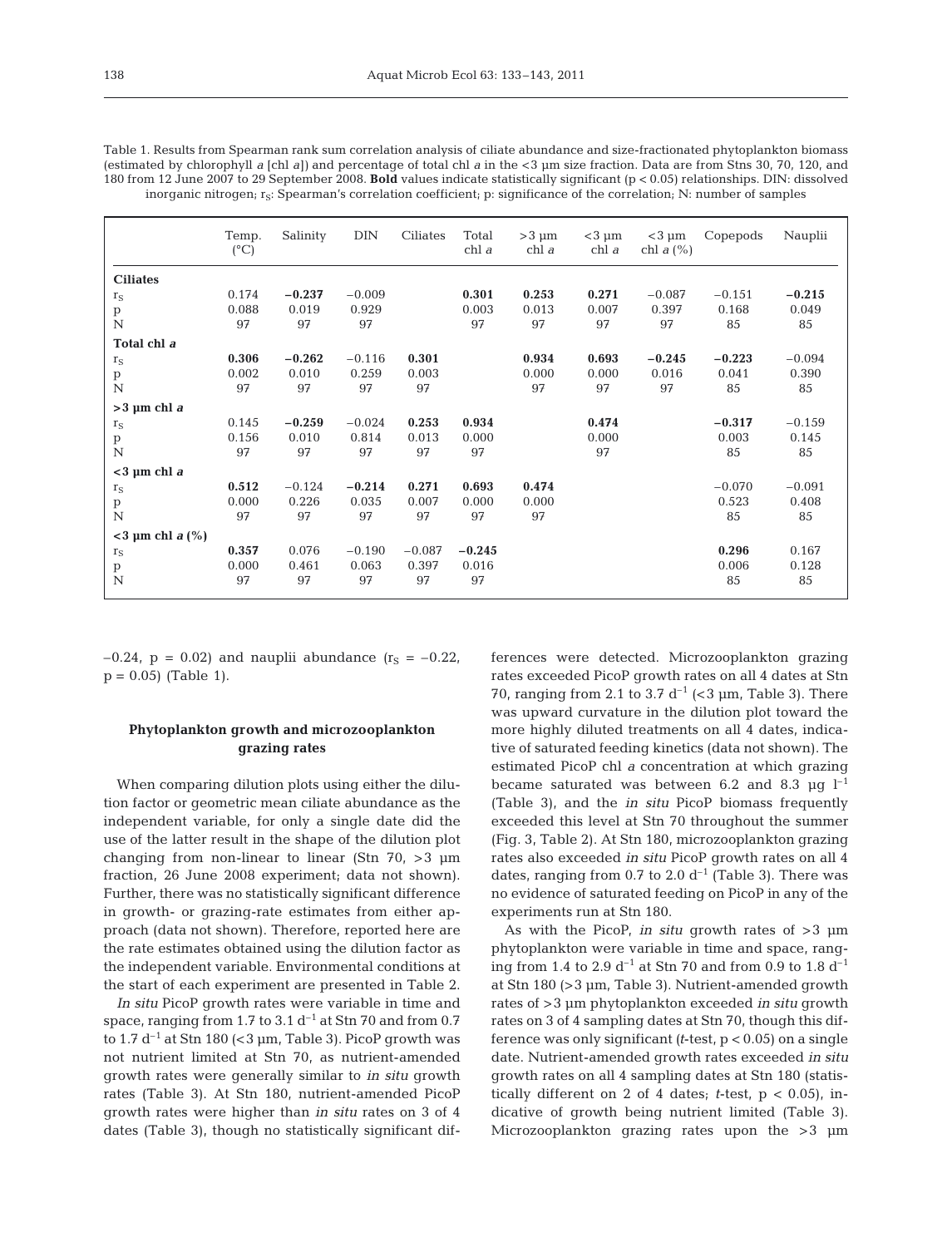| Date<br>2008     | Temp.<br>$(^{\circ}C)$ | Salinity | $NH4+$<br>(µmol $l^{-1}$ ) | <b>DON</b><br>(umol $l^{-1}$ ) | PO <sub>4</sub> <sup>3</sup><br>(umol $l^{-1}$ ) | $<$ 3 µm chl a<br>$(\mu g l^{-1})$ | $>$ 3 µm chl a<br>$(\mu g l^{-1})$ |
|------------------|------------------------|----------|----------------------------|--------------------------------|--------------------------------------------------|------------------------------------|------------------------------------|
| Sm <sub>70</sub> |                        |          |                            |                                |                                                  |                                    |                                    |
| 9 Jun            | 29.11                  | 8.53     | 0.35                       | 26.06                          | 0.09                                             | $7.68 \pm 0.52$                    | $4.02 \pm 0.00$                    |
| $25$ Jun         | 28.59                  | 12.70    | 0.61                       | 21.66                          | 0.43                                             | $6.94 \pm 0.53$                    | $2.78 \pm 0.66$                    |
| 9 Jul            | 27.57                  | 12.46    | 1.09                       | 24.82                          | 0.73                                             | $10.21 \pm 5.07$                   | $8.47 \pm 0.15$                    |
| 5 Aug            | 29.71                  | 16.22    | 0.85                       | 23.28                          | 3.65                                             | $7.26 \pm 2.08$                    | $8.48 \pm 1.85$                    |
| <b>Stn 180</b>   |                        |          |                            |                                |                                                  |                                    |                                    |
| 9 Jun            | 27.48                  | 18.65    | 0.93                       | 19.77                          | ND                                               | $1.39 \pm 0.09$                    | $3.32 \pm 0.11$                    |
| $25$ Jun         | 26.55                  | 20.17    | 1.36                       | 21.33                          | ND                                               | $3.98 \pm 0.60$                    | $6.07 \pm 0.89$                    |
| 9 Jul            | 26.98                  | 22.31    | 1.56                       | 15.65                          | 0.31                                             | $5.55 \pm 1.14$                    | $4.20 \pm 0.30$                    |
| 5 Aug            | 29.52                  | 23.15    | 1.09                       | 17.39                          | 0.47                                             | $3.48 \pm 0.42$                    | $4.04 \pm 0.74$                    |

Table 2. Environmental conditions at the start of dilution experiments. DON: dissolved organic nitrogen; ND: not determined

phytoplankton exceeded growth rates on all 4 dates at Stn 70, ranging from 1.8 to 3.7  $d^{-1}$  (Table 3). There was upward curvature in the dilution plot toward the more highly-diluted treatments on all 4 dates, indicative of saturated feeding kinetics (data not shown). The >3 µm chl *a* concentration at which grazing became saturated was between 3.2 and 8.1  $\mu$ g l<sup>-1</sup> (Table 3), and *in situ* >3 µm chl *a* frequently exceeded this level at Stn 70 throughout summer (Fig. 3, Table 2). At Stn 180, microzooplankton grazing rates also exceeded *in situ* growth rates on all 4 dates and ranged from 1.4 to 2.3  $d^{-1}$  (Table 3). On 2 dates (25 June, 5 August), there was evidence of saturated feeding on the >3 µm phytoplankton at Stn 180.

## **DISCUSSION**

PicoP are an important component of the phytoplankton community in this eutrophic estuary, espe-

Table 3. Results, according to size fraction and station, from microzooplankton grazing experiments conducted during summer 2008. Indicated are the nutrient-amended phytoplankton growth rates (μ, +nutrients), the *in situ* phytoplankton growth rates (μ, *in situ)*, the microzooplankton grazing rate (*g)*, and the estimated chl *a* concentration at which microzooplankton grazing became saturated. Values are means  $\pm$  SD.  $\cdot$ : statistically significant differences ( $p < 0.05$ ) between nutrient-amended and *in situ* phytoplankton growth rates based on 2-tailed *t*-tests

| Date<br>2008         | μ, +nutrients<br>$(d^{-1})$ | $\mu$ , in situ<br>$(d^{-1})$ | $\sigma$<br>$(d^{-1})$ | Chl $a_{\text{saturation}}$<br>$(\mu q l^{-1})$ |
|----------------------|-----------------------------|-------------------------------|------------------------|-------------------------------------------------|
| $<$ 3 µm, Stn 70     |                             |                               |                        |                                                 |
| 9 Jun                | $1.75 \pm 0.18$             | $1.70 \pm 0.21$               | $2.12 \pm 0.14$        | $6.76 \pm 0.56$                                 |
| 25 Jun               | $2.28 \pm 0.03$             | $2.45 \pm 0.04*$              | $3.06 \pm 0.01$        | $7.15 \pm 0.31$                                 |
| 9 Jul                | $2.02 \pm 0.61$             | $2.35 \pm 1.23$               | $2.66 \pm 0.68$        | $8.32 \pm 4.10$                                 |
| 5 Aug                | $3.01 \pm 0.41$             | $3.10 \pm 0.65$               | $3.73 \pm 0.66$        | $6.20 \pm 1.17$                                 |
| $<$ 3 µm, Stn 180    |                             |                               |                        |                                                 |
| 9 Jun                | $2.51 \pm 0.13$             | $1.74 \pm 0.38$               | $2.04 \pm 0.33$        |                                                 |
| $25$ Jun             | $1.63 \pm 0.40$             | $1.64 \pm 0.54$               | $2.01 \pm 0.44$        |                                                 |
| 9 Jul                | $1.18 \pm 0.08$             | $0.69 \pm 0.21$               | $1.35 \pm 0.14$        |                                                 |
| 5 Aug                | $1.28 \pm 0.06$             | $0.84 \pm 0.15$               | $0.67 \pm 0.35$        |                                                 |
| $>3 \mu m$ , Stn 70  |                             |                               |                        |                                                 |
| $9$ Jun              | $1.82 \pm 0.24$             | $1.35 \pm 0.14$               | $1.85 \pm 0.36$        | $4.00 \pm 0.16$                                 |
| 25 Jun               | $2.22 \pm 0.17$             | $1.64 \pm 0.08^*$             | $1.76 \pm 0.33$        | $3.22 \pm 0.22$                                 |
| 9 Jul                | $2.44 \pm 0.40$             | $2.29 \pm 0.44$               | $2.61 \pm 0.46$        | $8.08 \pm 0.03$                                 |
| 5 Aug                | $2.65 \pm 0.42$             | $2.86 \pm 0.44$               | $3.74 \pm 0.21$        | $7.37 \pm 1.24$                                 |
| $>3 \mu m$ , Stn 180 |                             |                               |                        |                                                 |
| 9 Jun                | $2.13 \pm 0.00$             | $1.48 \pm 0.17$ <sup>*</sup>  | $2.08 \pm 0.08$        |                                                 |
| 25 Jun               | $1.31 \pm 0.29$             | $0.85 \pm 0.31$               | $1.68 \pm 0.42$        | $5.25 \pm 0.55$                                 |
| 9 Jul                | $1.57 \pm 0.08$             | $1.20 \pm 0.04*$              | $1.37 \pm 0.08$        |                                                 |
| 5 Aug                | $1.87 \pm 0.93$             | $1.83 \pm 1.22$               | $2.26 \pm 1.21$        | $3.61 \pm 0.28$                                 |
|                      |                             |                               |                        |                                                 |

cially during the warmer months of the year and averaged ~40% of the total phytoplankton biomass. These findings are consistent with those from other temperate to subtropical microtidal estuaries (e.g. Phlips et al. 1999), but contrast with those of tidally flushed estuaries where PicoP are a minor component of the phytoplankton community (e.g. Iriarte & Purdie 1994). Given the numerical importance of PicoP and other small phytoplankton in many estuaries and their potential roles in food web dynamics and biogeochemical cycling, this raises the question: What controls PicoP growth and overall phytoplankton community size structure in estuaries?

The combined effects of high temperature and regenerated nutrients are known to favor PicoP growth (Agawin et al. 2000, Murrell & Lores 2004). Laboratory and field-based studies have noted a strong relationship between cyanobacterial PicoP growth and temperature (Agawin et al. 2000, Murrell & Lores 2004, Fu et al. 2007), and our findings are consistent with those observations. The PicoP were negatively correlated with DIN, which in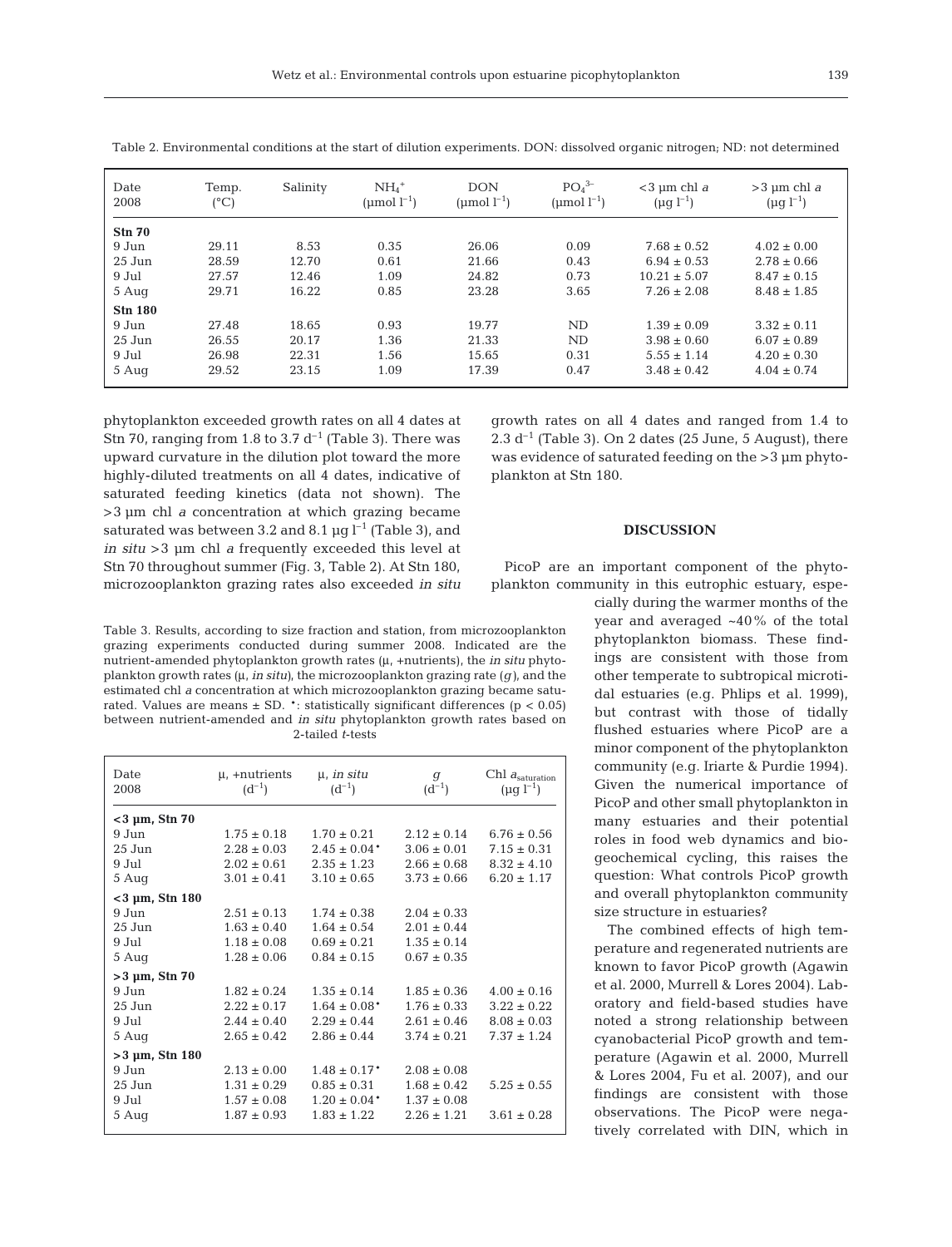the NRE primarily exists as the nitrate and ammonium that is derived from riverine inputs of freshwater (Paerl et al. 1998). A relationship was not observed between the >3 µm phytoplankton and DIN, consistent with the findings of Boyer et al. (1993), and this finding, along with the negative correlation between the PicoP and DIN, indicates that internally produced/regenerated nutrients are a major source of nitrogen for NRE phytoplankton (Twomey et al. 2005). During summer at Stn 70, PicoP growth rates were not enhanced by nutrient addition in the dilution experiments despite *in situ* DIN concentrations of  $\leq 1$  µmol  $l^{-1}$ , providing more evidence that intense regeneration of nutrients supports PicoP growth. Seasonally high water temperatures enhance degradation of phytodetritus in estuarine bottom waters, promoting hypoxia/anoxia formation and regenerated nutrient release to the water column, especially in eutrophic, long-residence time systems (Cowan & Boynton 1996, Rizzo & Christian 1996). Because of their small size, the PicoP would undoubtedly be efficient competitors for these regenerated nutrients (Raven 1986).

During summer, it was occasionally observed that nutrient additions stimulated >3 µm phytoplankton growth rates. However, most of the observed cases of nutrient stimulation were centered on Stn 180, which is strongly influenced by water exchange with the oligotrophic Pamlico Sound. In this geographic region of the estuary, Rudek et al. (1991) found that phytoplankton can be strongly nutrient limited. Yet from our field data encompassing multiple seasons and stations along the NRE salinity gradient, no overall relationship was ob served between >3 µm chl *a* and DIN, indicating that internally produced/regenerated nutrients were sufficient to maintain growth of this size fraction for much of the year. Diatoms, which are mostly  $>3$   $\mu$ m in size and efficient users of nitrate, usually represent <20% of total phytoplankton biomass in the NRE (Pinckney et al. 1998). In contrast, naked flagellates, which are also mostly >3 µm, are important members of the NRE phytoplankton community (Pinckney et al. 1998) and can efficiently utilize and grow on regenerated nutrients (Lewitus et al. 1998, 2000). These factors may explain the lack of correlation between >3 µm chl *a* and DIN. It is important to note that very high dissolved organic nitrogen concentrations  $(>20 \text{ }\mu\text{mol})^{-1}$ ; Table 2, ModMon unpubl. data) are routinely observed throughout the NRE and may serve as an additional source of nitrogen that fuels growth of phytoplankton in both size fractions (reviewed by Bronk et al. 2007).

In addition to the role of temperature and nutrients, findings presented here highlight the importance of grazing in controlling estuarine PicoP growth and phytoplankton size structure during warmer seasons. Microzooplankton grazing rates exceeded *in situ* PicoP and >3 µm phytoplankton growth rates in nearly all summer experiments. Thus, for PicoP to have bloomed, grazing must have become uncoupled from PicoP growth on timescales shorter than the interval be tween experiments (i.e. 2 to 4 wk). Several authors have observed very high temporal variability in the ratio of grazing to phytoplankton growth in estuaries (e.g. Iriarte et al. 2003, Wetz et al. 2006), attributed in part to variable hydrographic conditions. The relatively high growth rates of both phytoplankton size fractions at Stn 70 in the NRE  $(1.4 \text{ to } 3.1 \text{ d}^{-1})$ , where many of the blooms occurred, would allow for rapid accumulation of biomass if grazing were reduced.

How could phytoplankton growth become uncoupled from micro- and mesozooplankton grazing? While the role of physical forcing certainly warrants further evaluation, trophic cascades are another mechanism by which growth and grazing can become uncoupled. There is increasing recognition of the importance of trophic cascades in aquatic ecosystems, although studies centered in estuarine and coastal waters have yielded conflicting results on the effects of cascades on lower trophic levels (i.e. phytoplankton and bacteria) (e.g. Sipura et al. 2003, Bouvy et al. 2006, Zöllner et al. 2009, Jing et al. 2010). Statistically significant relationships were observed between various trophic levels in the NRE planktonic food web, suggesting that trophic cascades may have played a role in the uncoupling of phytoplankton growth from grazing. For instance, copepod nauplius abundances were inversely correlated with ciliate abundances. Ciliates are an important food source for copepods (Sherr et al. 1986b, Rollwagen Bollens & Penry 2003, Calbet & Saiz 2005), including juvenile copepod life stages (Merrell & Stoecker 1998). Ciliate abundances in the NRE were positively correlated with both PicoP and >3 µm chl *a*. The positive correlation between ciliate abundance and PicoP chl *a* is particularly interesting, as it suggests that trophic interactions operating at the zooplankton to microzooplankton level may ultimately influence phytoplankton size structure. We speculate that the correlation between ciliates and PicoP was actually a result of ciliate–HNAN and HNAN–PicoP interactions rather than a direct relationship between ciliates and PicoP. HNAN are both an important prey item for ciliates (Zöllner et al. 2009) and a primary consumer of PicoP (Sherr et al. 1986a, Caron et al. 1991, Chen & Liu 2010). Zöllner et al. (2009) observed significant increases in HNAN abundance when ciliates were removed via copepod feeding. If representative of trophic interactions in the NRE and other estuaries, strong copepod feeding on ciliates would theoretically lead to elevated HNAN abundances and grazing on PicoP and reduced PicoP population growth. On the other hand, reduced copepod grazing on ciliates would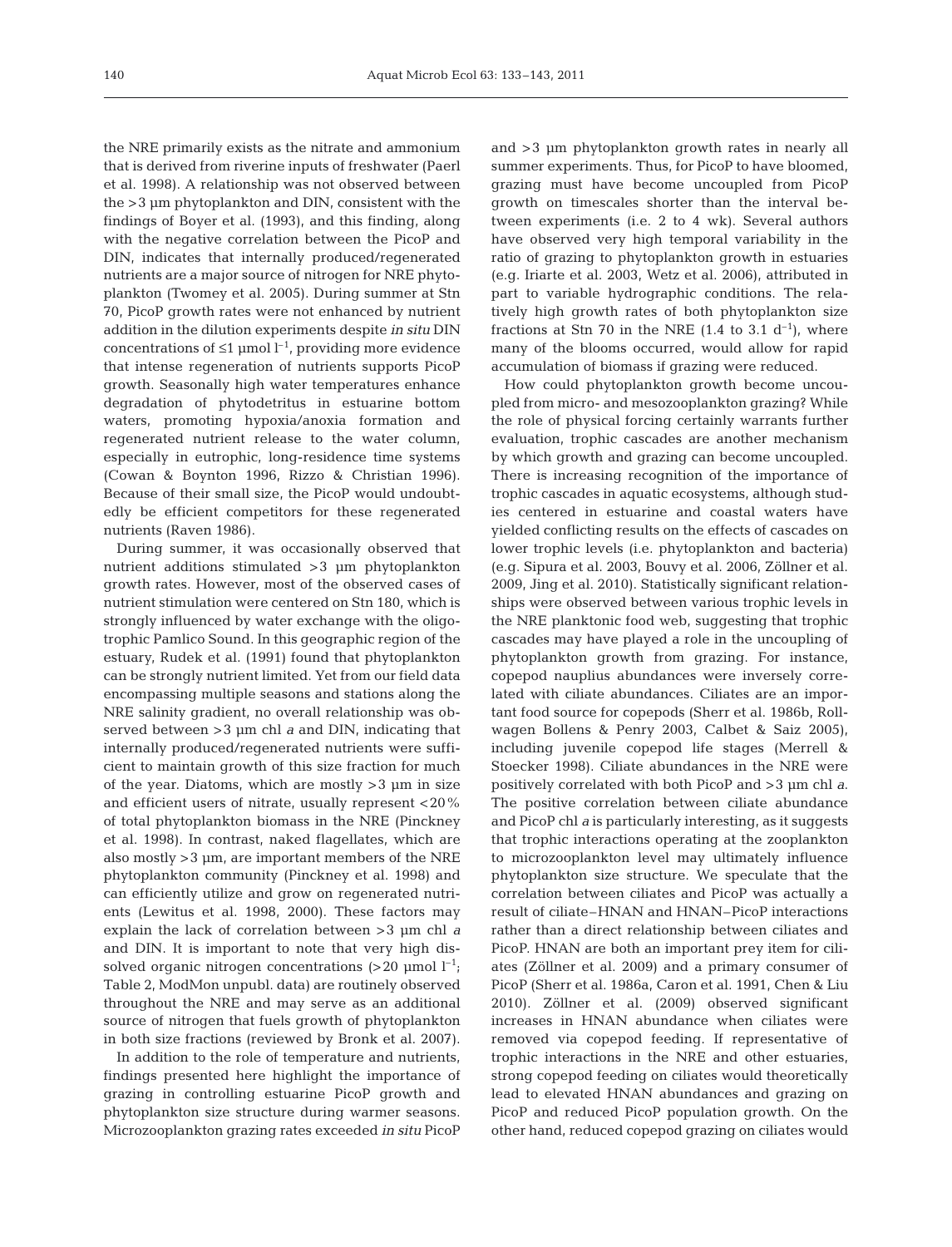theoretically lead to reduced HNAN abundances and grazing on PicoP, enhanced PicoP population growth, and the observed positive correlation between ciliates and PicoP.

Aside from the indirect effects (i.e. trophic cascading) on the phytoplankton size structure outlined above, total chl *a* and >3 µm chl *a* were both negatively correlated with copepod abundances, pointing to a direct grazing effect by copepods. This is not surprising considering that estuarine copepods such as *Acartia* sp. (the dominant taxa in our study) can readily consume nano- and microplankton (Berggreen et al. 1988, Rollwagen Bollens & Penry 2003). Mallin & Paerl (1994) also observed substantial copepod grazing pressure on larger phytoplankton in the lower NRE during summer months. Consumption of larger phytoplankton by copepods may lead to shifts in the overall phytoplankton community towards smaller sized organisms, as denoted by the positive correlation between copepod abundance and the percent of total chl *a* in the <3 µm size fraction.

Few studies have examined the role of grazing in PicoP bloom dynamics in estuaries, instead focusing on bottom-up factors such as light, nutrients, and temperature. Recently, Goleski et al. (2010) argued that lack of microzooplankton grazing allowed for cyanobacterial PicoP blooms in Florida Bay. It was suggested that production of grazing-inhibitory compounds by PicoP may have been responsible for the lack of grazing, although trophic cascades driven by mesozooplankton omnivory could not be discounted (Goleski et al. 2010). Buskey et al. (1997) also found that the picoplanktonic brown tide organism *Aureococcus anophagefferens* was able to proliferate in Laguna Madre, Texas, due to lack of grazing pressure. Those authors suggested that production of grazing-inhibitory compounds or mesozooplankton consumption of the microzooplankton may have been responsible for the lack of grazing on the bloom. Our findings point to the presence of trophic cascades from mesozooplankton to protistan grazers and ultimately to phytoplankton, consistent with the hypothesis that top-down controls on small prostistan grazers allow the PicoP to bloom during summer. We cannot, however, rule out the possibility that cyanobacterial toxins played a role in microzooplankton grazing inhibition, which should be assessed in future studies of microzooplankton–PicoP trophodynamics in aquatic systems.

The findings presented here and in other recent studies indicate that a complex suite of top-down and bottom-up environmental factors interact to control PicoP growth and to shape the overall estuarine phytoplankton community size structure. Because temperature and grazing both have a strong impact on estuarine PicoP growth, what does this mean for estuarine planktonic food web structure in a future where water temperatures are predicted to be warmer than at present? In other words, will increased water temperatures result in increased cyanobacterial PicoP population growth and shifts toward dominance of estuarine planktonic food webs by small phytoplankton? The answer to this question is not straightforward, since coastal ecosystems will continue to be modified by human impact on food webs (through fish removal) and nutrient loadings. These changes will interact to modify planktonic food web structure in a complex manner, emphasizing the need for sophisticated food web models (and supportive data collection and synthesis) incorporating direct and indirect (trophic cascade) pathways.

*Acknowledgements.* We thank Dr. A. Lewitus and 4 anonymous reviewers for constructive comments on the manuscript. We thank P. Wyrick, J. Braddy, M. Leonard, K. Rossignol, L. Kelly, N. Hall, and B. Peierls for technical assistance. M.S.W. was supported by a National Research Council postdoctoral fellowship. This research was funded by North Carolina Department of Environment and Natural Resources and the Lower Neuse River Basin Association (ModMon), the National Science Foundation (Projects OCE 0726989, 0825466, 0812913), and the North Carolina Sea Grant (Project R/MER-58).

#### LITERATURE CITED

- ► Agawin NSR, Duarte CM, Agusti S (2000) Nutrient and temperature control of the contribution of picoplankton to phytoplankton biomass and production. Limnol Oceanogr 45: 591–600
- ▶ Andersen T, Schartau AKL, Paasche E (1991) Quantifying external and internal nitrogen and phosphorous pools, as well as nitrogen and phosphorous supplied through remineralization, in coastal marine plankton by means of a dilution technique. Mar Ecol Prog Ser 69:67–80
- ▶ Barber RT, Hiscock MR (2006) A rising tide lifts all phytoplankton: growth response of other phytoplankton taxa in diatom-dominated blooms. Global Biogeochem Cycles 20: GB4S03 doi:10.1029/2006GB002726
- ► Berggreen U, Hansen B, Kiørboe T (1988) Food size spectra, ingestion and growth of the copepod *Acartia tonsa* during development—implications for determination of copepod production. Mar Biol 99:341–352
- ► Bouvy M, Pagano M, M'Boup M, Got P, Troussellier M (2006) Functional structure of microbial food web in the Senegal River Estuary (West Africa): impact of metazooplankton. J Plankton Res 28:195–207
- ► Boyer JN, Christian RR, Stanley DW (1993) Patterns of phytoplankton primary productivity in the Neuse River estuary, North Carolina, USA. Mar Ecol Prog Ser 97:287–297
- ▶ Bricker SB, Longstaf B, Dennison W, Jones A, Boicourt K, Wicks C, Woerner J (2008) Effects of nutrient enrichment in the nation's estuaries: a decade of change. Harmful Algae 8:21–32
- ▶ Bronk DA, See JH, Bradley P, Killberg L (2007) DON as a source of bioavailable nitrogen for phytoplankton. Biogeosciences 4:283–296
- ► Buskey EJ, Montagna PA, Amos AF, Whitledge TE (1997) Dis-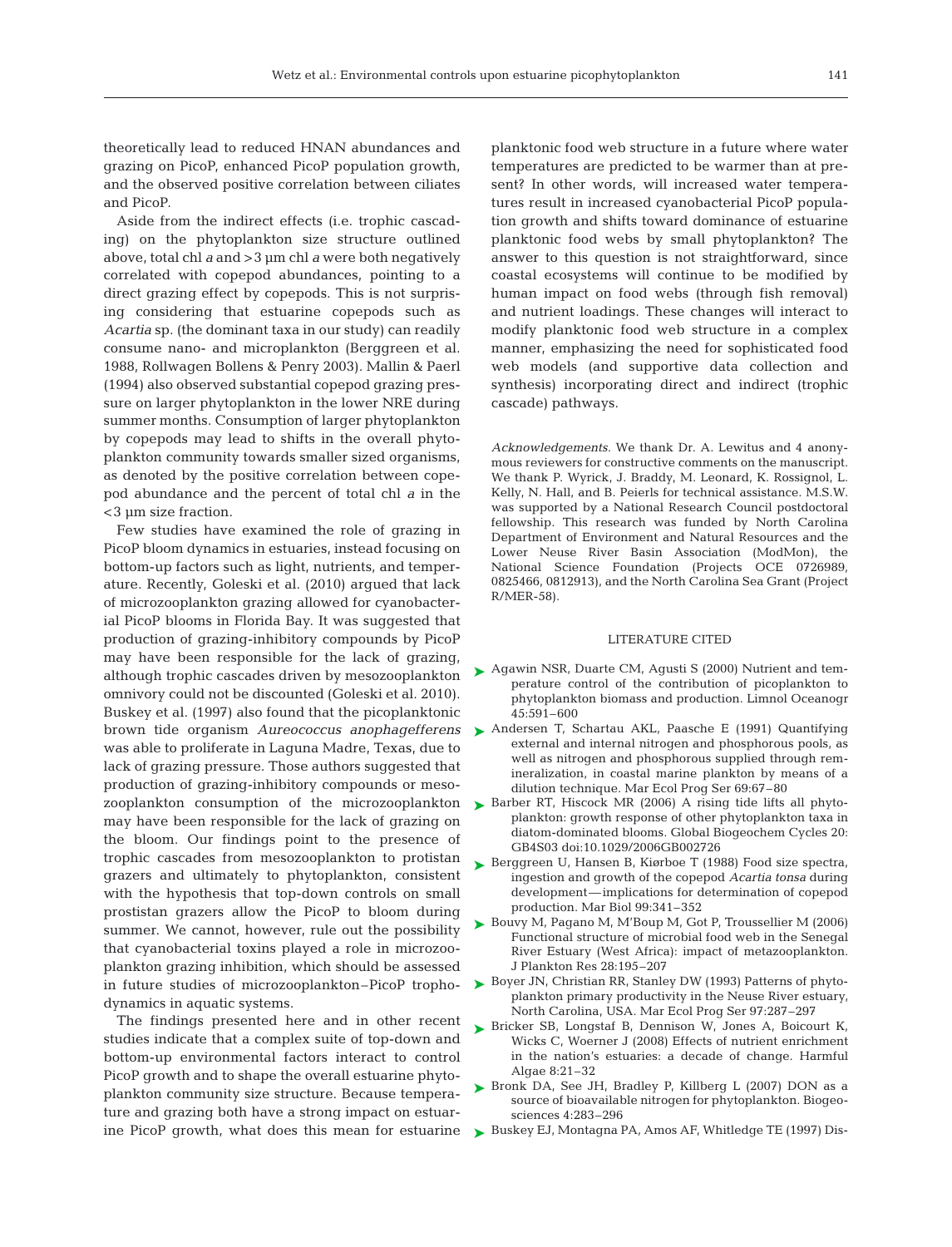the initiation of the Texas brown tide algal bloom. Limnol Oceanogr 42:1215–1222

- ► Calbet A, Saiz E (2005) The ciliate–copepod link in marine ecosystems. Aquat Microb Ecol 38:157–167
- Caron DA, Lim EL, Miceli G, Waterbury JB, Valois FW (1991) Grazing and utilization of chroococcoid cyanobacteria and heterotrophic bacteria by protozoa in laboratory cultures and a coastal plankton community. Mar Ecol Prog Ser 76: 205–217 ➤
- ► Chen B, Liu H (2010) Trophic linkages between grazers and ultraplankton within the microbial food web in subtropical coastal waters. Mar Ecol Prog Ser 407:43–53
- Cowan JLW, Boynton WR (1996) Sediment–water oxygen and ➤ nutrient exchanges along the longitudinal axis of Chesapeake Bay: seasonal patterns, controlling factors and ecological significance. Estuaries 19:562–580
- ► Dolan JR, Gallegos CL, Moigis A (2000) Dilution effects on microzooplankton in dilution grazing experiments. Mar Ecol Prog Ser 200:127–139
- ► First MR, Lavrentyev PJ, Jochem FJ (2007) Patterns of microzooplankton growth in dilution experiments across a trophic gradient: implications for herbivory studies. Mar Biol 151:1929–1940
- ► Fu FX, Warner ME, Zhang YH, Feng YY, Hutchins DA (2007) Effects of increased temperature and  $CO<sub>2</sub>$  on photosynthesis, growth, and elemental ratios in marine *Synechococcus* and *Prochlorococcus* (Cyanobacteria). J Phycol 43: 485–496
- Gaulke AK, Wetz MS, Paerl HW (2010) Picophytoplankton: a ➤ major contributor to planktonic biomass and primary production in a eutrophic, river-dominated estuary. Estuar Coast Shelf Sci 90:45–54
- ► Goleski JA, Koch F, Marcoval MA, Wall CC, Jochem FJ, Peterson BJ, Gobler CJ (2010) The role of zooplankton grazing and nutrient loading in the occurrence of harmful cyanobacterial blooms in Florida Bay, USA. Estuar Coast 33:1202–1215
- ► Iriarte A, Purdie DA (1994) Size distribution of chlorophyll *a* biomass and primary production in a temperate estuary (Southampton Water): the contribution of photosynthetic picoplankton. Mar Ecol Prog Ser 115:283–297
- ► Iriarte A, Madariaga I, Revilla M, Sarobe A (2003) Short-term variability in microbial food web dynamics in a shallow tidal estuary. Aquat Microb Ecol 31:145–161
- ▶ Jing H, Liu H, Wong T, Chen M (2010) Impact of mesozooplankton grazing on the microbial community revealed by denaturing gradient gel electrophoresis (DGGE). J Exp Mar Biol Ecol 383:39–47
- Juhl AR, Murrell MC (2005) Interactions between nutrients, ➤ phytoplankton growth, and microzooplankton grazing in a Gulf of Mexico estuary. Aquat Microb Ecol 38:147–156 Kennish MJ (2002) Environmental threats and environmental
- future of estuaries. Environ Conserv 29:78–107
- ► Landry MR, Hassett RP (1982) Estimating the grazing impact of marine microzooplankton. Mar Biol 67:283–288
- ► Legendre L, Rassoulzadegan F (1996) Food-web mediated export of biogenic carbon in oceans: hydrodynamic control. Mar Ecol Prog Ser 145:179–193
- ► Lewitus AJ, Koepfler ET, Morris JT (1998) Seasonal variation in the regulation of phytoplankton by nitrogen and grazing in a salt-marsh estuary. Limnol Oceanogr 43: 636–646
	- Lewitus AJ, Koepfler ET, Pigg RJ (2000) Use of dissolved organic nitrogen by a salt marsh phytoplankton bloom community. Arch Hydrobiol Spec Issues Adv Limnol 55: 441–456
- ruption of grazer populations as a contributing factor to Li WKW, Harrison WG (2008) Propagation of an atmospheric climate signal to phytoplankton in a small marine basin. Limnol Oceanogr 53:1734–1745
	- ► Liu H, Dagg M (2003) Interactions between nutrients, phytoplankton growth, and micro- and mesozooplankton grazing in the plume of the Mississippi River. Mar Ecol Prog Ser 258:31–42
	- ► Mallin MA, Paerl HW (1994) Planktonic trophic transfer in an estuary—seasonal, diel and community structure effects. Ecology 75:2168–2184
	- Merrell JR, Stoecker DK (1998) Differential grazing on proto-➤ zoan microplankton by developmental stages of the calanoid copepod *Eurytemora affinis* Poppe. J Plankton Res 20:289–304
	- ► Moigis AG, Gocke K (2003) Primary production of phytoplankton estimated by means of the dilution method in coastal waters. J Plankton Res 25:1291–1300
	- ► Murrell MC, Lores EM (2004) Phytoplankton and zooplankton seasonal dynamics in a subtropical estuary: importance of cyanobacteria. J Plankton Res 26:371–382
	- Paerl HW, Pinckney JL, Fear JM, Peierls BL (1998) Ecosystem ➤ responses to internal and watershed organic matter loading: consequences for hypoxia in the eutrophying Neuse River Estuary, North Carolina, USA. Mar Ecol Prog Ser 166: 17–25
	- Phlips EJ, Badylak S, Lynch TC (1999) Blooms of the ➤ picoplanktonic cyanobacterium *Synechococcus* in Florida Bay, a subtropical inner-shelf lagoon. Limnol Oceanogr 44: 1166–1175
	- ► Piehler MF, Dyble J, Moisander PH, Pinckney JL, Paerl HW (2002) Effects of modified nutrient concentrations and ratios on the structure and function of the native phytoplankton community in the Neuse River Estuary, North Carolina, USA. Aquat Ecol 36:371–385
	- ► Pinckney JL, Paerl HW, Harrington MB, Howe KE (1998) Annual cycles of phytoplankton community-structure and bloom dynamics in the Neuse River Estuary, North Carolina. Mar Biol 131:371–381
		- Raven JA (1986) Physiological consequences of extremely small size for autotrophic organisms in the sea. In: Platt T, Li WKW (eds) Photosynthetic picoplankton. Can Bull Fish Aquat Sci 214:1–70
	- ▶ Redden AM, Sanderson BG, Rissik D (2002) Extending the analysis of the dilution method to obtain the phytoplankton concentration at which microzooplankton grazing becomes saturated. Mar Ecol Prog Ser 226:27–33
	- ► Rizzo WM, Christian RR (1996) Significance of subtidal sediments to heterotrophically mediated oxygen and nutrient dynamics in a temperate estuary. Estuaries 19:475–487
	- ► Rollwagen Bollens GCR, Penry DL (2003) Feeding dynamics of *Acartia* spp. copepods in a large, temperate estuary (San Francisco Bay, CA). Mar Ecol Prog Ser 257:139–158
	- ▶ Rudek J, Paerl HW, Mallin MA, Bates PW (1991) Seasonal and hydrological control of phytoplankton nutrient limitation in the lower Neuse River Estuary, North Carolina. Mar Ecol Prog Ser 75:133–142
	- ▶ Sherr EB, Sherr BF, Fallon RD, Newell SY (1986a) Small aloricate ciliates as a major component of the marine heterotrophic nanoplankton. Limnol Oceanogr 31:177–183
		- Sherr EB, Sherr BF, Paffenhofer GA (1986b) Phagotrophic protozoa as food for metazoans: a 'missing' trophic link in marine pelagic food webs? Mar Microb Food Webs 1: 61–80
	- ► Sipura J, Lores E, Snyder RA (2003) Effect of copepods on estuarine microbial plankton in short-term microcosms. Aquat Microb Ecol 33:181–190
	- ► Stow CA, Borsuk ME, Stanley DW (2001) Long-term changes